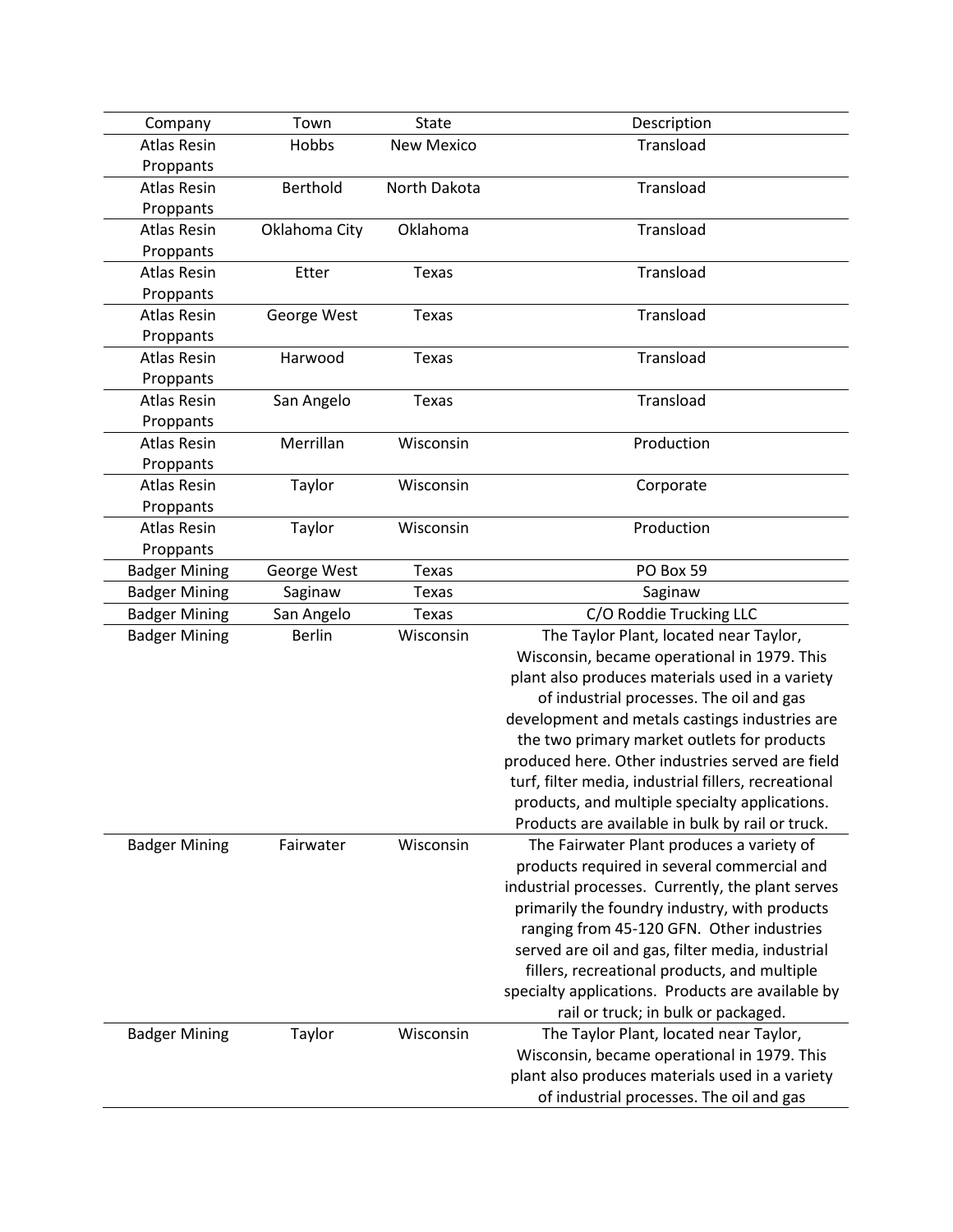development and metals castings industries are the two primary market outlets for products produced here. Other industries served are field turf, filter media, industrial fillers, recreational products, and multiple specialty applications. Products are available in bulk by rail or truck.

| <b>Badger Mining</b>   | Evansville    | Wyoming   | C/O Cobra Trucking                                     |
|------------------------|---------------|-----------|--------------------------------------------------------|
| <b>Badger Mining</b>   | Wamsutter     | Wyoming   | C/O Cobra Trucking                                     |
| <b>Cadre Proppants</b> | Houston       | Texas     | Headquarters                                           |
| <b>Cadre Proppants</b> | Voca          | Texas     | Voca Plant                                             |
| Canadian               | Chippewa      | Wisconsin | Headquarters                                           |
| Proppants              | Falls         |           |                                                        |
| Canadian               | Chippewa      | Wisconsin | Plant                                                  |
| Proppants              | Falls         |           |                                                        |
| <b>Cardinal FG</b>     | Coleman       | Oklahoma  | 20/50 Frac Sand, 40/70 Frac Sand, 100mesh              |
| Minerals               |               |           | Frac Sand, Glass Sand, Foundry Sand, Tile Sand         |
| <b>C-E Minerals</b>    | Andersonville | Georgia   | over 16,000 acres devoted to the mining and            |
|                        |               |           | processing of the purest kaolin and bauxite ores       |
|                        |               |           | available anywhere in the world. It is from these      |
|                        |               |           | special ores that C-E Minerals produces alumina        |
|                        |               |           | silica calcines marketed under the registered          |
|                        |               |           | trademarks "Mulcoa®" and "Mulgrain™"; The              |
|                        |               |           | size and volume of the Mulcoa® mining                  |
|                        |               |           | operation is impressive, with annual mining of         |
|                        |               |           | over 1,000,000 tons of ore. After mining, C-E          |
|                        |               |           | Minerals is committed to land reclamation, and         |
|                        |               |           | through its comprehensive program, returns the         |
|                        |               |           | land to its original state, providing wildlife         |
|                        |               |           | habitats and a variety of recreational activities;     |
|                        |               |           | Clay is first dried and ground to homogenize the       |
|                        |               |           | ore for product conformity and consistency.            |
|                        |               |           | This homogenized powder is delivered to a pug          |
|                        |               |           | mill/extruder, where it is mixed with water and        |
|                        |               |           | extruded under a vacuum to form dense                  |
|                        |               |           | noodle-shaped pellets. The pellets are dried and       |
|                        |               |           | then conveyed to storage bins for later calcining      |
|                        |               |           | in a rotary kiln. Customers can specify kiln run       |
|                        |               |           | Mulcoa <sup>®</sup> calcines for internal crushing and |
|                        |               |           | screening at their own facilities, or purchase         |
|                        |               |           | over 100 different pre-sized products from C-E         |
|                        |               |           | Minerals. These are shipped by truck, rail and         |
|                        |               |           | vessel; "Kiln Run" is the first finished product to    |
|                        |               |           | emerge from C-E Minerals advanced process. All         |
|                        |               |           | other Mulcoa® and Mulgrain™ products are               |
|                        |               |           | crushed and screened from kiln run; To meet            |
|                        |               |           | customer needs, the Mulcoa crushing/screening          |
|                        |               |           | and blending plants are designed to handle             |
|                        |               |           |                                                        |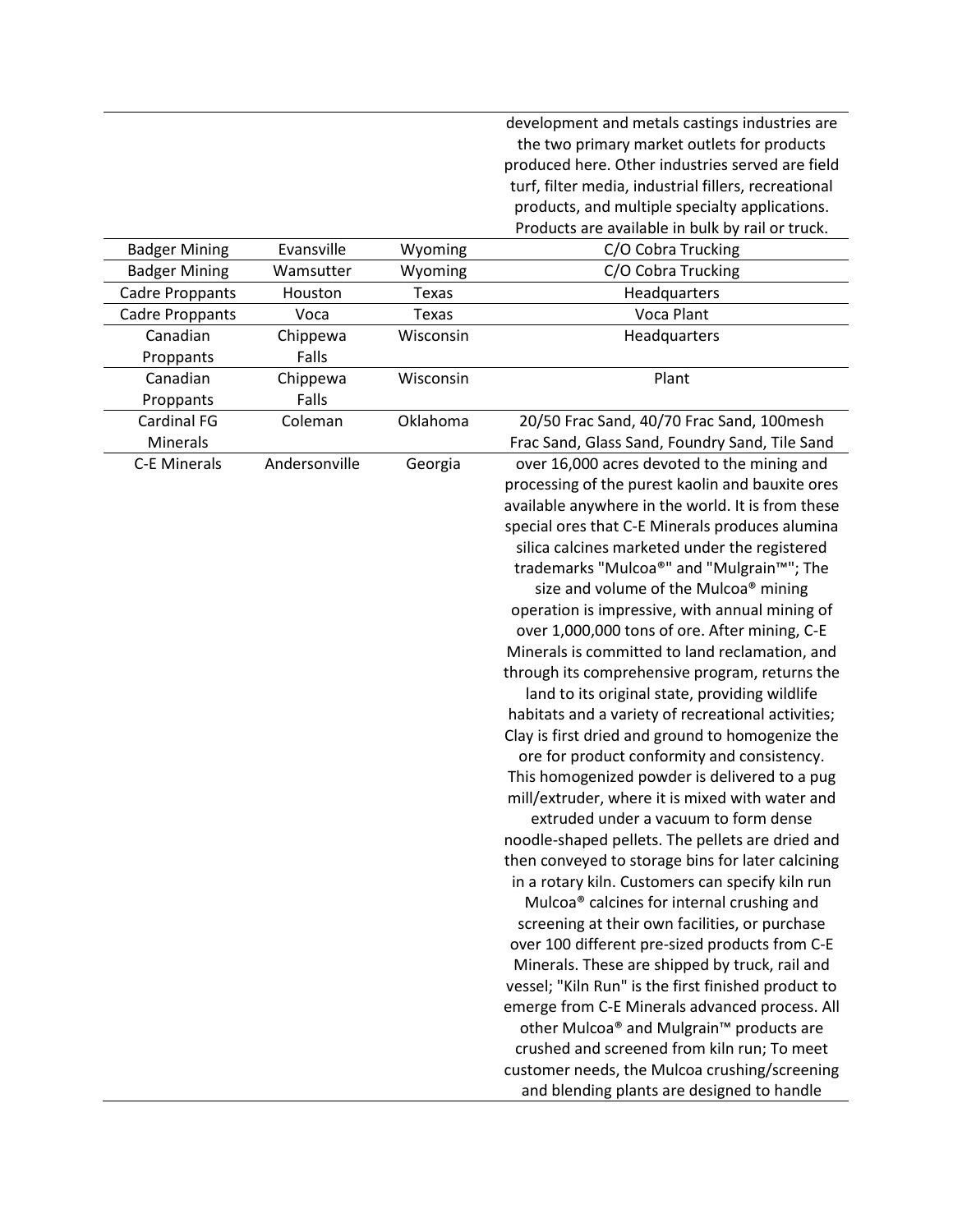|                     |                  |               | custom products. Besides Mulcoa® and                                                            |
|---------------------|------------------|---------------|-------------------------------------------------------------------------------------------------|
|                     |                  |               | Mulgrain <sup>™</sup> , the Mulcoa <sup>®</sup> facility also processes                         |
|                     |                  |               | Alpha Star® from China, bauxite, fused white                                                    |
|                     |                  |               | alumina, and tabular alumina.                                                                   |
| <b>C-E Minerals</b> | Newell           | West Virginia | Processing Inc. is located in Newell, West                                                      |
|                     |                  |               | Virginia on the banks of the Ohio River. This                                                   |
|                     |                  |               | facility processes Bauxite, Brown Fused                                                         |
|                     |                  |               | Alumina, and Alpha Star, CE-Minerals'                                                           |
|                     |                  |               | proprietary premium bauxite; The Newell                                                         |
|                     |                  |               | facility provides custom processing to meet                                                     |
|                     |                  |               | specific customer requirements. The Newell                                                      |
|                     |                  |               | location (near Pittsburg, PA), provides a                                                       |
|                     |                  |               | Northeast/Midwest distribution point for C-E                                                    |
|                     |                  |               | Minerals and offers logistical advantages to                                                    |
|                     |                  |               |                                                                                                 |
|                     |                  |               | many customers in this important geographical                                                   |
|                     |                  |               | region.                                                                                         |
| <b>Hunt Global</b>  | The<br>Woodlands | Texas         | development and production of frac sands,                                                       |
| Resources, Inc.     |                  |               | which is a component of the production of oil                                                   |
|                     |                  |               | and gas, especially the production of oil and gas<br>from unconventional shales. As of December |
|                     |                  |               |                                                                                                 |
|                     |                  |               | 31, 2011, the primary assets of the Company                                                     |
|                     |                  |               | include the Minnesota Option to acquire the                                                     |
|                     |                  |               | mining rights to approximately 950 acres of land                                                |
|                     |                  |               | containing an 90- million tons of Northern                                                      |
|                     |                  |               | Jordan White sand reserves in Minnesota, which                                                  |
|                     |                  |               | is the raw sand in the frac sand industry and the                                               |
|                     |                  |               | mining rights to 350 acres in Conroe, Texas,                                                    |
|                     |                  |               | containing frac sand deposits of approximately                                                  |
|                     |                  |               | 21-million tons and an additional 20 million tons                                               |
|                     |                  |               | of sand for other industrial uses. On March 2,                                                  |
|                     |                  |               | 2011, the Company acquired approximately                                                        |
|                     |                  |               | 85% of Carbon Green N.A., Inc. (CGNA).                                                          |
| Saint-Gobain        | Louisville       | Kentucky      | Quartz Crucible, MICAVER Insulators, SilPower,                                                  |
|                     |                  |               | Amorphous Silica Powders, Quartz Tubes                                                          |
| Saint-Gobain        | Worcester        | Massachusetts | Abrasive Grains, Ceramic Materials, Beads,                                                      |
|                     |                  |               | Powders and Chemicals for Industrials                                                           |
|                     |                  |               | applications Coating Solutions, Refractory                                                      |
|                     |                  |               | Zirconia, Surface Conditioning and ZirPro                                                       |
| Saint-Gobain        | Shelby           | Michigan      | Diesel Particulate Filters (DPF)                                                                |
| Saint-Gobain        | Niagara Falls    | New York      | <b>High Performance Refractories</b>                                                            |
| Saint-Gobain        | Hiram            | Ohio          | Scintillation                                                                                   |
| Saint-Gobain        | Stow             | Ohio          | Catalyst Carriers, Fixed Bed Media, Heat & Mass                                                 |
|                     |                  |               | <b>Transfer Media</b>                                                                           |
| Saint-Gobain        | Buckhannon       | West Virginia | <b>Glass Refractories</b>                                                                       |
| <b>Smart Sand</b>   | Tomah            | Wisconsin     | Initial processing capacity of over one million                                                 |
|                     |                  |               | tons per year and is supplying premium                                                          |
|                     |                  |               | Northern White frac sand in a broad range of                                                    |